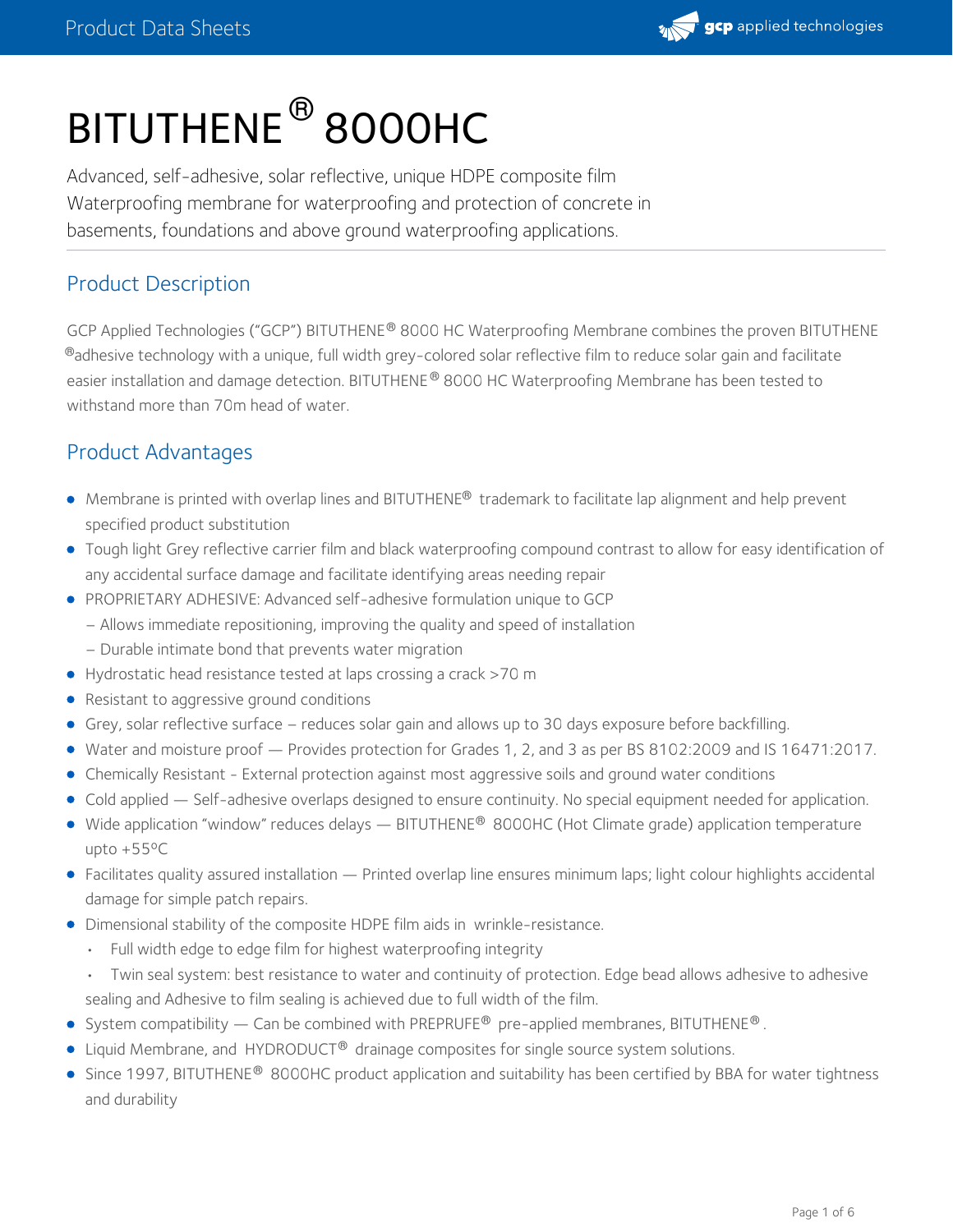

#### Website Operation

This document is applicable to projects and applications in the United Arab Emirates and Gulf countries only. "Click" on gcpat.ae to access your local United Arab Emirates website. At the top of the page you will see "United Arab Emirates" with a drop down arrow. You can find any of GCP's worldwide websites here. If you want to access any other country's GCP website, you can pick the country from the drop-down list. If you have a project in another country, you can navigate to the appropriate website from this menu. Note that because of local regulations, test standards and customs, product literature and offerings may be different in various locations. If you have any questions or comments, please contact your local customer service representative at info-ae@gcpat.com or +971-4-5139560.

## System Components

#### Membrane:

BITUTHENE® 8000HC: Waterproofing membrane specifically designed to meet the extreme challenges of  $\,$ high $\,$ temperatures and aggressive soil conditions

#### Ancillary Products: (the most current Data Sheets for all system components are available on gcpat.ae or from your local GCP representative.)

BITUTHENE® Primer B1/B3 is a solvent based, quick drying bituminous primer used to prepare vertical and sloping surfaces and suspended slabs, for BITUTHENE  $^{\circledR}$  HC grade membrane application.

BITUTHENE® Primer B1/B3 is a solvent based, quick drying bituminous primer used to prepare vertical and sloping surfaces and suspended slabs, for BITUTHENE  $^{\circledR}$  HC grade membrane application.

ADCOR  $^\circledR$  500T/S-High performance butyl rubber polymer conformable hydro-expansive waterstop

ADCOR  $^\circ$  550 T-MI- A combined active and passive waterstop system with built-in redundancy for the secure sealing of concrete construction joints subject to hydrostatic pressure

BITUTHENE® Liquid Membrane:-A two component detailing liquid applied product. BITUTHENE® Liquid Membrane helps secure waterproof continuity at angles, terminations, penetrations and other critical areas. BITUTHENE® Liquid Membrane chemically cures, to a flexible well bonded rubber like compound

BITUSTIK<sup>TM</sup> Standard/Bitustik BT - Double sided, self adhesive, cold applied, waterproofing tape for membrane detailing and sealing. Contact GCP Technical Services for further details.

<code>HYDRODUCT®</code> Drainage Sheet - High impact and creep resistant geo-composite and protection layer. <code>HYDRODUCT®</code> Drainage Sheet is recommended, wherever substructure can be drained to a low level outlet away from the structure

#### SERVIPAK® FLEX Protection Board

It is critical to protect in place BITUTHENE® 8000 HC membranes from damage due to following trades and backfill. SERVIPAK $^\circledR$  Flex Protection Board is specifically designed to help avoid damage to the in place membrane and ease of installation.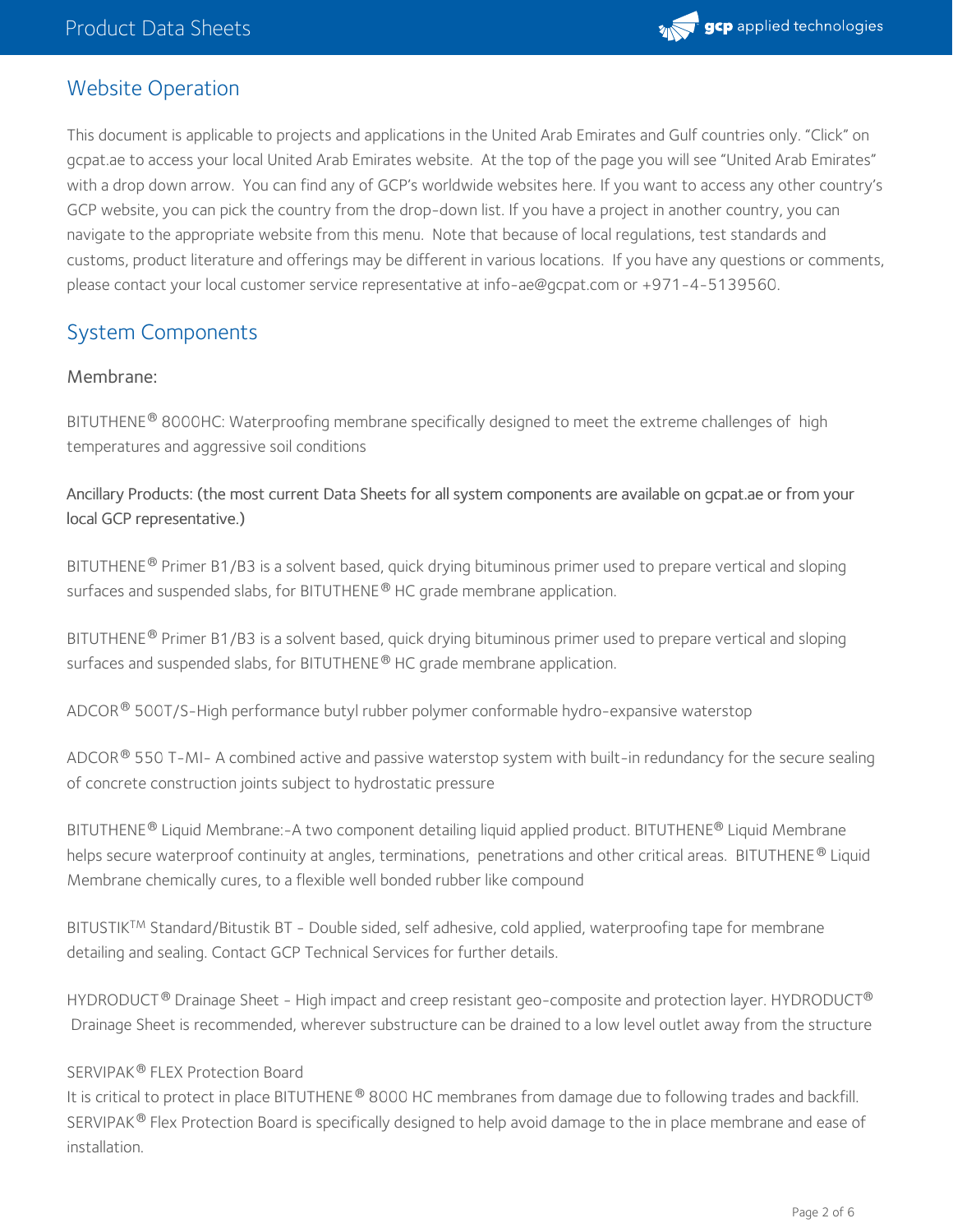

## Limitations of Use

- Approved uses only include those uses specifically detailed in this product data sheet and other current product data sheets that can be found at gcpat.com. BITUTHENE® 8000 HC Membranes are not intended for any other use. Contact GCP Technical Services where any other use is anticipated or intended.
- BITUTHENE<sup>®</sup> 8000 HC Membranes are designed where in-service temperatures will not exceed 131 °F (+49 °C).
- BITUTHENE® 8000 HC Membranes are not designed for permanent above ground exterior exposure. Exposed areas at upstands etc. should be covered with A GCP recommended suitable flashing material.
- Do not use BITUTHENE® Mastic to terminate BITUTHENE® Membranes to PREPRUFE® pre-applied waterproofing membrane systems. Terminations to PREPRUFE® membranes should only be done with BITUTHENE® LM
- Do not apply BITUTHENE® Membranes over insulation or lightweight insulating concrete. Contact GCP for further clarification.

## Safety and Handling Information

Users must read and understand the product label and safety data sheet (SDS) for each system component. All users should acquaint themselves with this information prior to working with the products and follow the precautionary statements. SDSs can be obtained by contacting your local GCP representative or office, and in some cases from our web site at gcpat.ae.

#### **Storage**

- All products must be handled and stored consistent with BITUTHENE® 8000 HC methods statement
- All BITUTHENE<sup>®</sup> Membranes should be stored upright
- Observe one-year shelf life and use on a first in, first out basis.
- Store in dry conditions below 40°C
- **Store off ground, under tarps or otherwise protected from rain and ground moisture.**

## Applications

BITUTHENE® 8000HC is designed to be used horizontally or vertically to protect basements walls and other critical sub-structures from the effects of water, and dampness.

#### Installation

#### Technical Support, Details and Technical Letters

The most up to date detail drawings and technical letters are available at gcpat.ae or in the applicable Method Statement. For complete application instructions, please also refer to the current GCP Applied Technologies Contractor Handbook and Literature on (www.gcpat.ae). Documents in hardcopy as well as information found on websites other than www.gcpat.ae may be out of date or in error. Before using this product, it is important that information be confirmed by accessing www.gcpat.ae and reviewing the most recent product information, including without limitation product data sheets and contractor manuals, technical bulletins, detail drawings and detailing recommendations. Please review all materials prior to installation of BITUTHENE® 8000 HC Membrane. For technical assistance with detailing and problem solving please contact your local GCP representative or office.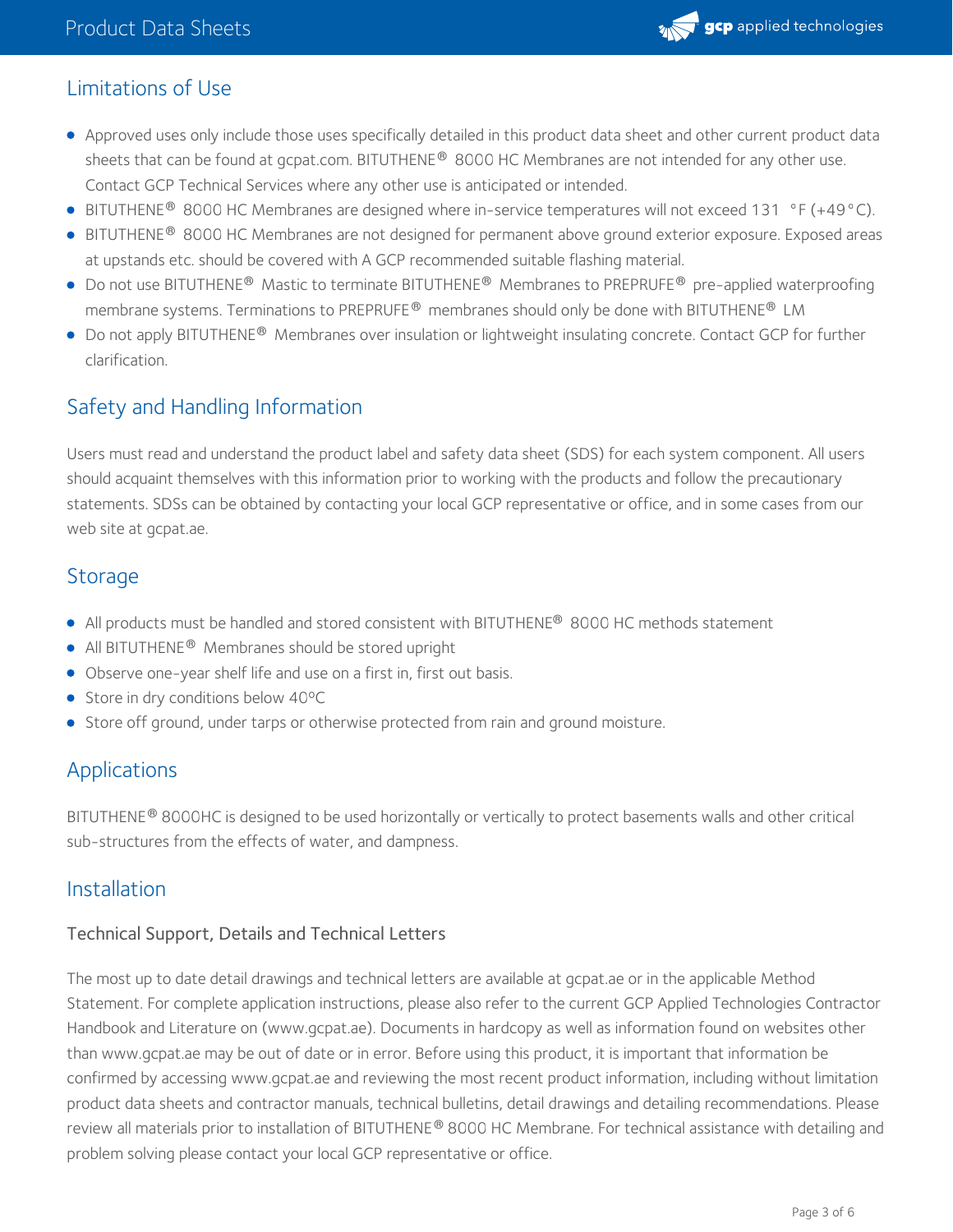

At air temperatures below +4ºC measures should be taken to ensure that all surfaces are free from ice or frost. All surfaces except those below ground bearing slabs must be primed with the appropriate BITUTHENE  $^\circ$ 8000 HC primer as detailed in the individual primer product data sheet. Waterproofing Membrane shall be laid by peeling back the protective release paper and applying the adhesive face onto the prepared surface, free from ice, frost or condensation. BITUTHENE®Liquid Membrane to be applied at all internal and external corners, penetrations, etc., prior to applying the overall membrane. BITUTHENE 8000 HC Waterproofing Membrane should be brushed onto the surface to ensure good initial bond and exclude air. Adjacent rolls are aligned using printed lines and overlapped 50mm minimum at side and ends and well rolled with a firm pressure, using a Lap Roller to ensure complete adhesion and continuity between the layers. On high walls it may be necessary to batten fix the membrane to prevent slippage. Once the membrane is applied, cover with a protection board as soon as possible. On "green" concrete or damp surfaces, cover the membrane immediately.

#### Repairs, Protection & Drainage

- Damaged areas to be repaired with an oversize patch applied to a clean dry surface extending 100 mm beyond damage and firmly rolled.
- Protect BITUTHENE® membranes immediately after application to avoid damage from other trades, construction materials or backfill, using Protection 03 boards.
- If the area around the substructure can be drained to a low level outlet then GCP recommends the use of HYDRODUCT<sup>®</sup> drainage sheets be used as protection board and to help direct water away from the structure.

| Property                             | <b>Typical Value</b> | <b>Test Method</b>                |
|--------------------------------------|----------------------|-----------------------------------|
| Thickness*                           | 1.5 <sub>mm</sub>    | ASTM D3767 Procedure A            |
| Hydrostatic Head Resistance          | $> 70m$ (note 1)     | <b>ASTM D5385</b>                 |
| Water Vapour Transmission Rate       | 0.023 perm           | ASTM E96                          |
| Tensile Strength at 23°C             | 48MPa (carrier film) | ASTM D412 modified #              |
| Puncture Resistance                  | 250N                 | ASTM E154                         |
| Peel adhesion to primed concrete     | $2N/mm$ (note 3)     | ASTM D 9031                       |
| Lap peel adhesion (adhesion to self) | $2N/mm$ (note 4)     | ASTM D 1876 Modified <sup>2</sup> |

#### Physical Property

\*Nominal thickness refers to the thickness of the membrane without release liner.

Note 1: Test carried out on an overlap crossing a post formed

Note 2: Typical value for BRE recommended minimum standard (BRE Report 212) is 360mL / m<sup>2</sup> / day. Typical test values may represent average values from samples

tested. Test methods noted may be modified.

Note 3 The 180° peel strength is run at a rate of 12 in. (300 mm) per minute at 24°C.

Note 4 The test is conducted 15 minutes after the lap is formed and run at a rate of 2 in. (50 mm) per minute at 24°C.

## Quality Assurance

GCP Applied Technologies is certified to ISO 9001 : 2008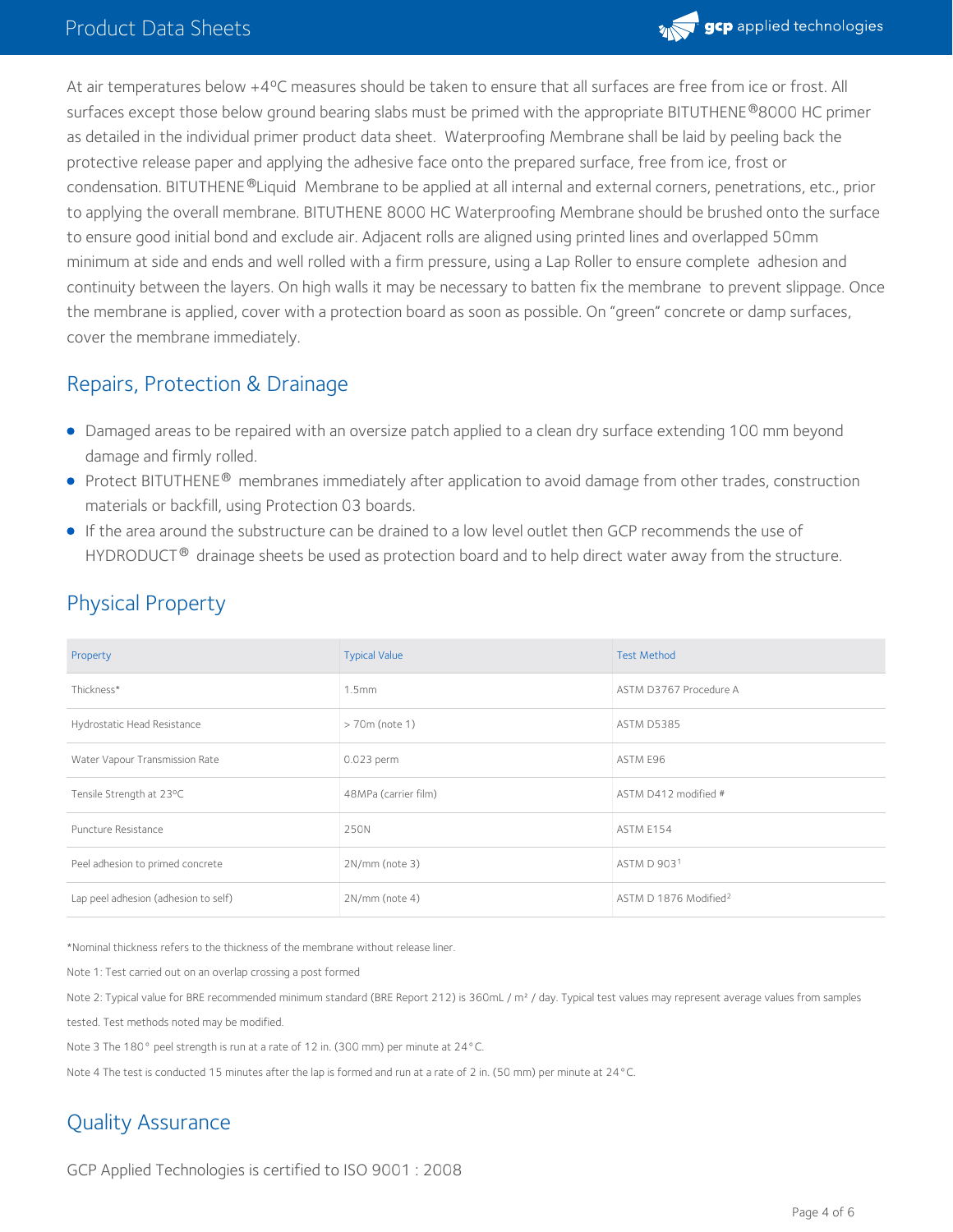

## Supply

| Pack Size    | 1.0m x 20m |
|--------------|------------|
| Roll Area    | 20sqm      |
| Gross Weight | 39kg       |

| Declared values according to EN 13967                                   |                                 |                                            |
|-------------------------------------------------------------------------|---------------------------------|--------------------------------------------|
| Property                                                                | Declared Value                  | <b>Test Method</b>                         |
| Visible defects - MDV                                                   | None                            | EN 1850-2                                  |
| Straightness - MDV                                                      | Pass                            | EN 1848-2                                  |
| Length (m) - MDV                                                        | $20.15 \pm 0.15$                | EN 1848-2                                  |
| Thickness (mm) - MDV                                                    | $1.52 \pm 0.08$                 | EN 1849-2                                  |
| Width Carrier Sheet (m) - MDV                                           | $0.987 \pm 0.007$               | EN 1848-2                                  |
| Width Overall (roll) (m) - MDV                                          | $1.000 \pm 0.010$               | EN 1848-2                                  |
| Mass per unit area (g/m <sup>2</sup> ) - MDV                            | 1550±150                        | EN 1849-2                                  |
| Water tightness to liquid water (at 60 kPa)                             | Pass                            | EN 1928                                    |
| Resistance to impact (Al-board (mm) - MLV)                              | $= 150$                         | EN 12691                                   |
| Resistance to tearing (Nail Shank)- unreinforced sheets<br>$(N)$ - MLV  | $= 100$                         | EN 12310-1                                 |
| Joint strength (N/50mm) - MLV                                           | $= 190$                         | EN 12317-2                                 |
| Water vapour transmission<br>$(\mu = sD/d) - MDV$                       | 105.000 ± 30%                   | EN 1931<br>Method B                        |
| Durability of water tightness against ageing/degradation<br>(at 60 kPa) | Pass                            | EN 1296<br>EN 1928<br>Method B             |
| Durability of water tightness against chemicals (at 60<br>kPa)          | Pass                            | EN 1847<br>Method B<br>EN 1928<br>Method B |
| Durability of tensile properties against chemicals                      | Pass                            | EN 13967<br>Annex C                        |
| Compatibility with bitumen                                              | Pass                            | EN 1548                                    |
| Resistance to static loading                                            | $= 20 - Pass$                   | EN 12730                                   |
| Tensile properties - unreinforced sheets (N/50mm) -<br>MLV              | $Long1 = 180$<br>$Trans2 = 180$ | EN 12311-2<br>Method A                     |